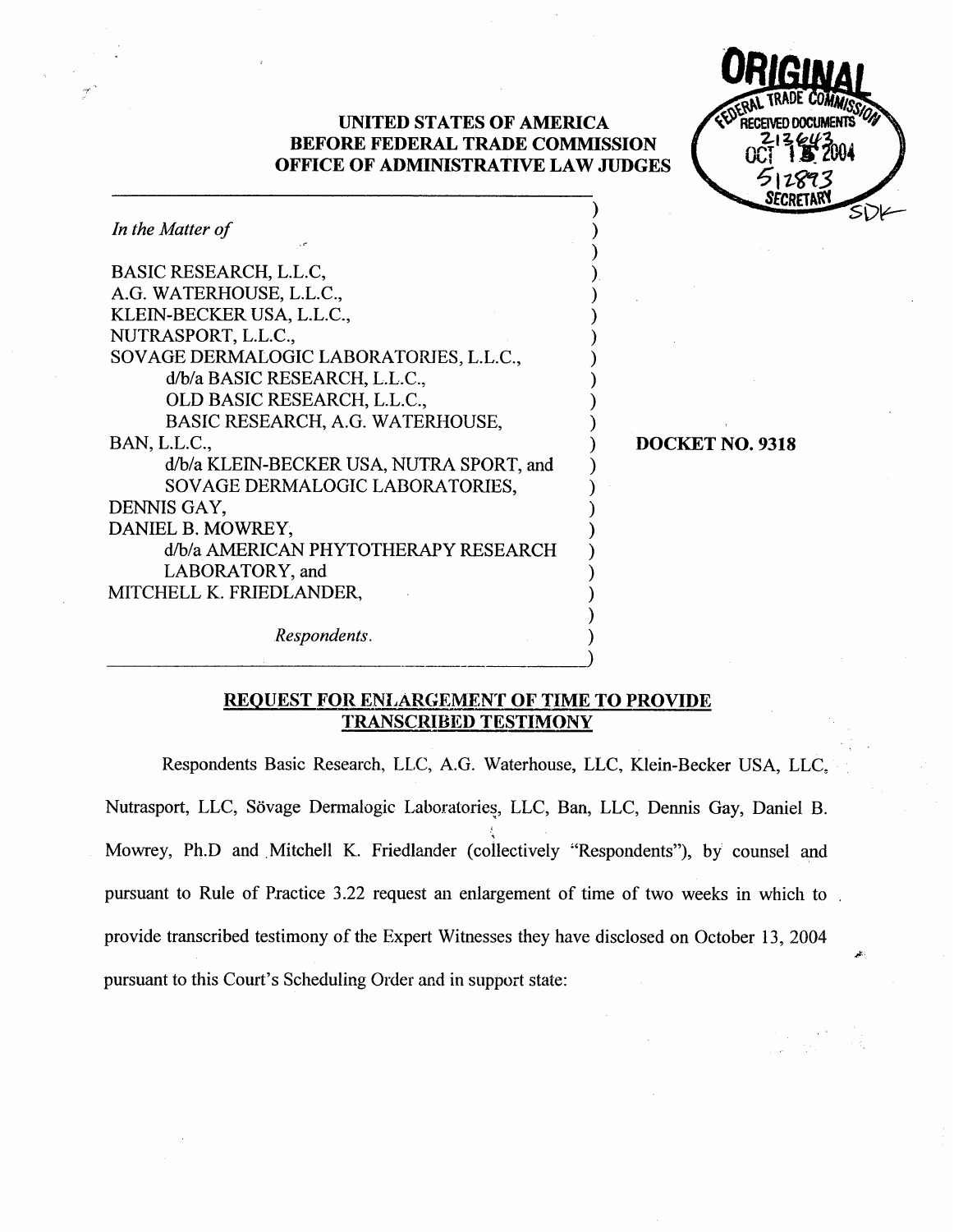This Court's Scheduling Order dated August 11, 2004, required Respondents to  $\mathbf{1}$ . disclose Expert Witnesses by October 13 , 2004. The Scheduling Order also required Respondents to furnish copies of any transcribed testimony of the disclosed experts.

Respondents have furnished Complaint Counsel with their Expert Witness list as  $\overline{2}$ . required by the Seheduling Order. They are unable, however, to provide transcribed testimony at present. The material is not readily accessible and Respondents are in the process of seeing that. it is gathered. Also, Edward T.L. Popper has indicated that he possesses an unexpectedly large volume of transcripts and it will take the requested enlargement of time to arrange the copying of that material. Additionally, Dr. Mowery is in the process of searching his files to detennine whether any transcripts exist for production.

 $3.$ This Extension is not requested for purpose of delay or any other improper reason. Respondents' Expert Witness reports are not due until November 29, 2004 and there is no immediate urgency to produce the transcribed testimony.

Pursuant to Section 3.22(f) of the Commission's Rules of Practice, Respondent  $\overline{4}$ . has conferred with Complaint Counsel in a good faith effort to resolve this matter. Complaint Counsel has refused to agree to a two week extension but would agree to one week.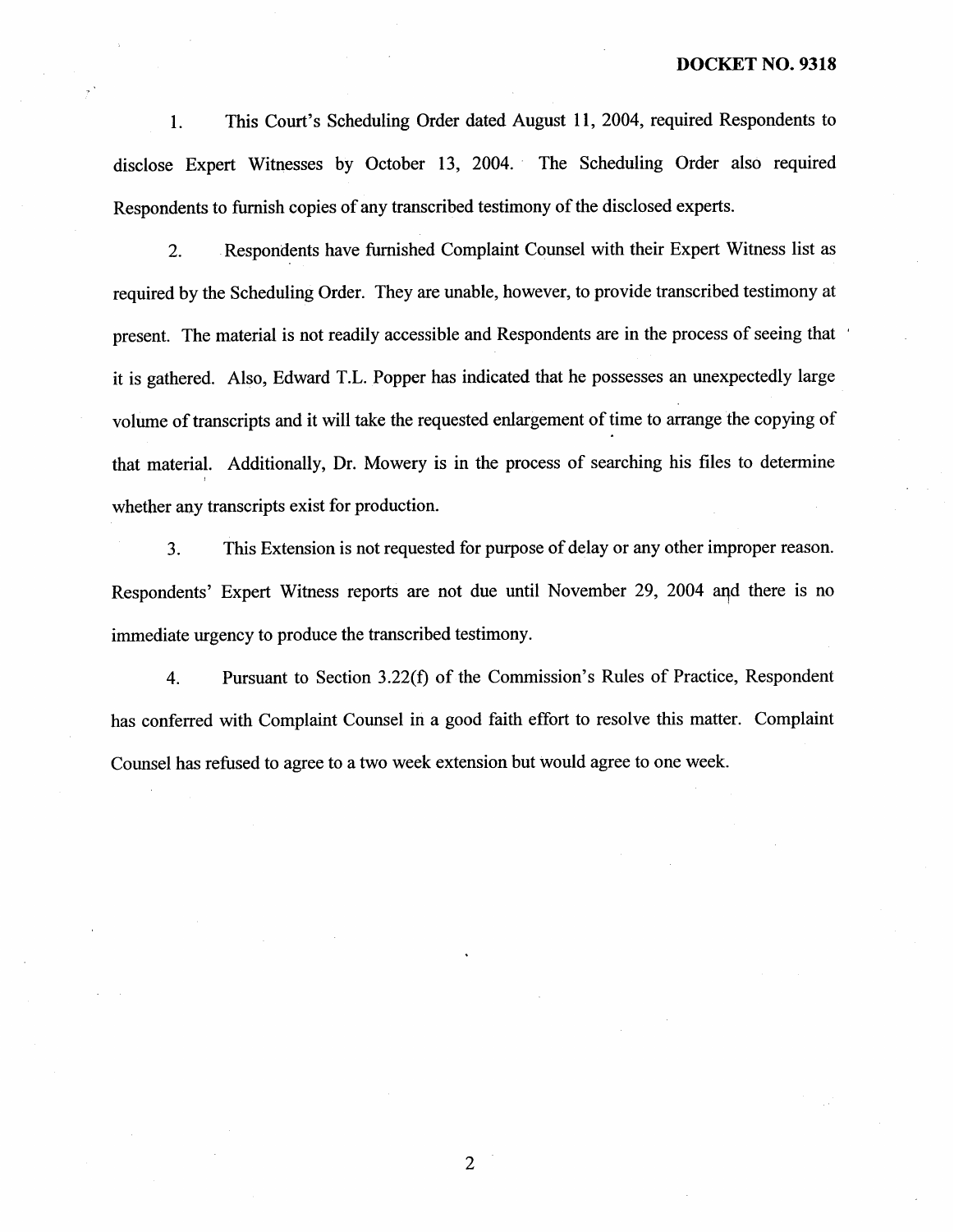A proposed Order is attached. 5.

 $\mathbf{I}$ 

Respectfully submitted

*Mh* '/L<br>Jeffrey D. Feldman

Gregory L. Hillyer Christopher P. Demetriades FeldmanGale, P. Miami Center, 19<sup>th</sup> Floor 201 South Biscayne Blvd. Miami, Florida 33131<br>Tel: (305) 358-500 Tel: (305) 358-5001<br>Fax: (305) 358-3309 (305) 358-3309

Attorneys for Respondents Basic Research, LLC G. Waterhouse, LLC, Klein-Becker USA, LLC Nutrasport, LLC, Sövage Dermalogic Laboratories, LLC and Ban, LLC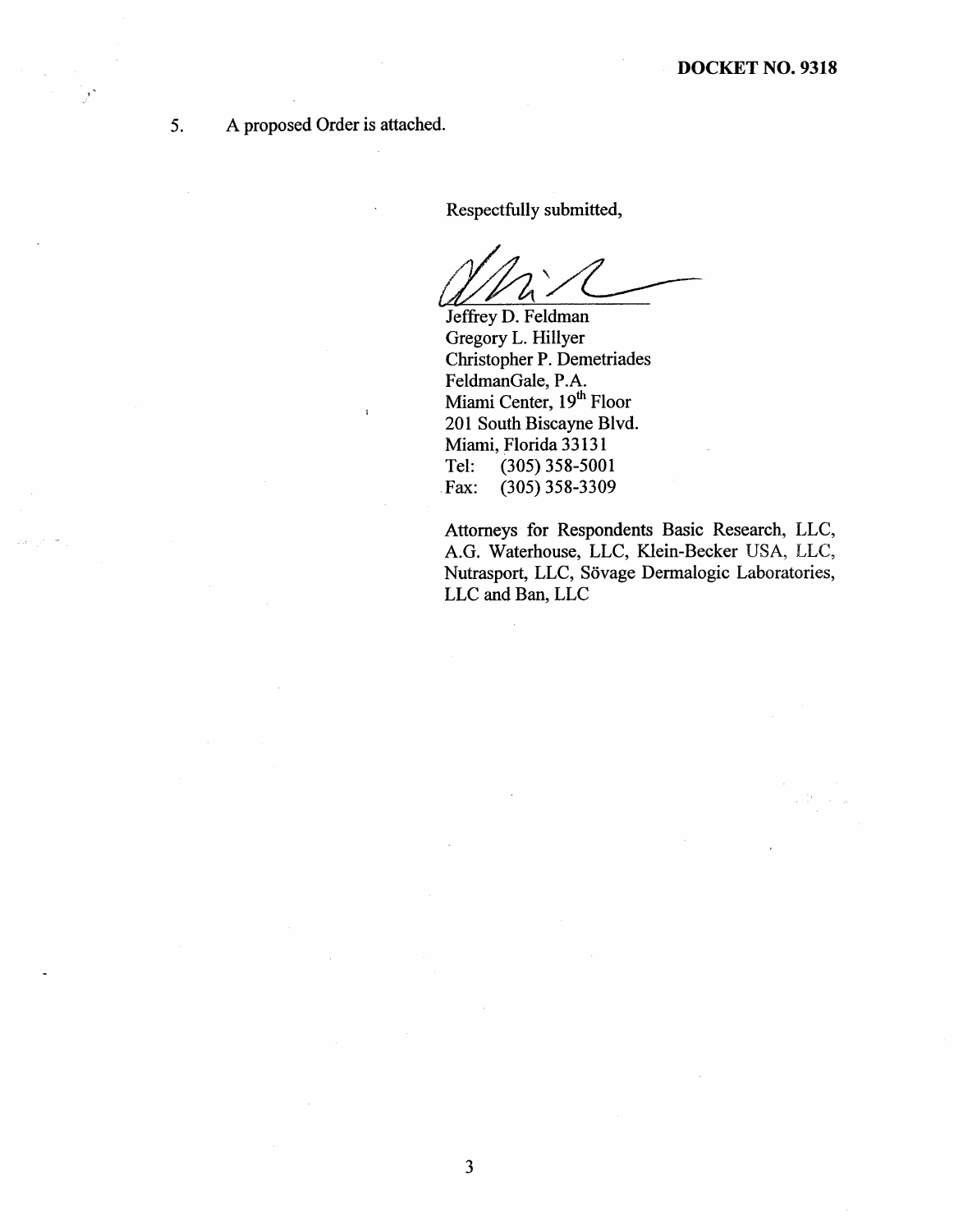#### CERTIFICATE OF SERVICE

I HEREBY CERTIFY that a true and correct copy of the foregoing was provided to the following parties this 13th day of October, 2004 as follows:

(1) One (1) original and one (1) copy by Federal Express to Donald S. Clark Secretary, Federal Trade Commission, Room H-159, 600 Pennsylvania Avenue, N.W., Washington, D.C., 20580;

(2) One (1) electronic copy via e-mail attachment in Adobe<sup>®</sup> ".pdf" format to the Secretary of the FTC at Secretary $@$ ftc.gov;

(3) Two (2) copies by Federal Express to Administrative Law Judge Stephen J. McGuire, Federal Trade Commission, Room H-104, 600 Pennsylvania Avenue N.W., Washington, D.C. 20580;

(4) One (1) copy via e-mail attachment in Adobe<sup>®</sup> ".pdf" format to Commission Complaint Counsel, Laureen Kapin, Joshua S. Millard, and Laura Schneider, all care of  $\text{lkabin@ftc.gov}, \text{ millard@ftc.gov}; \text{richardson@ftc.gov}; \text{lschneider@ftc.gov with one (1) paper}$ courtesy copy via U. S. Postal Service to Laureen Kapin, Bureau of Consumer Protection Federal Trade Commission, Suite NJ-2122, 600 Pennsylvania Avenue, N.W., Washington, D.C., 20580;

(5) One (1) copy via U. S. Postal Serviee to Elaine Kolish, Associate Director in the Bureau of Consumer Protection, Federal Trade Commission, 600 Pennsylvania Avenue, N. Washington, D.C. 20580

(6) One (1) copy via United States Postal Service to Stephen Nagin, Esq. , Nagin Gallop & Figueredo, 3225 Aviation Avenue, Suite 301, Miami, Florida 33131.

(7) One (1) copy via United States Postal Service to Richard Burbidge, Esq. Jefferson W. Gross, Esq. and Andrew J. Dymek, Esq., Burbidge & Mitchell, 215 South State Street, Suite 920, Salt Lake City, Utah 84111 , Counsel for Dennis Gay.

(8) One (1) eopy via United States Postal Service to Ronald F. Price, Esq. , Peters Scofield Price, A Professional Corporation, 340 Broadway Centre, 111 East Broadway, Salt Lake City, Utah 84111 , Counsel for Daniel B. Mowrey.

(9) One (1) copy via United States Postal Service to Mitchell K. Friedlander, 5742 West Harold Gatty Drive, Salt Lake City, Utah 84111 , Pro Sc.

 $\overline{4}$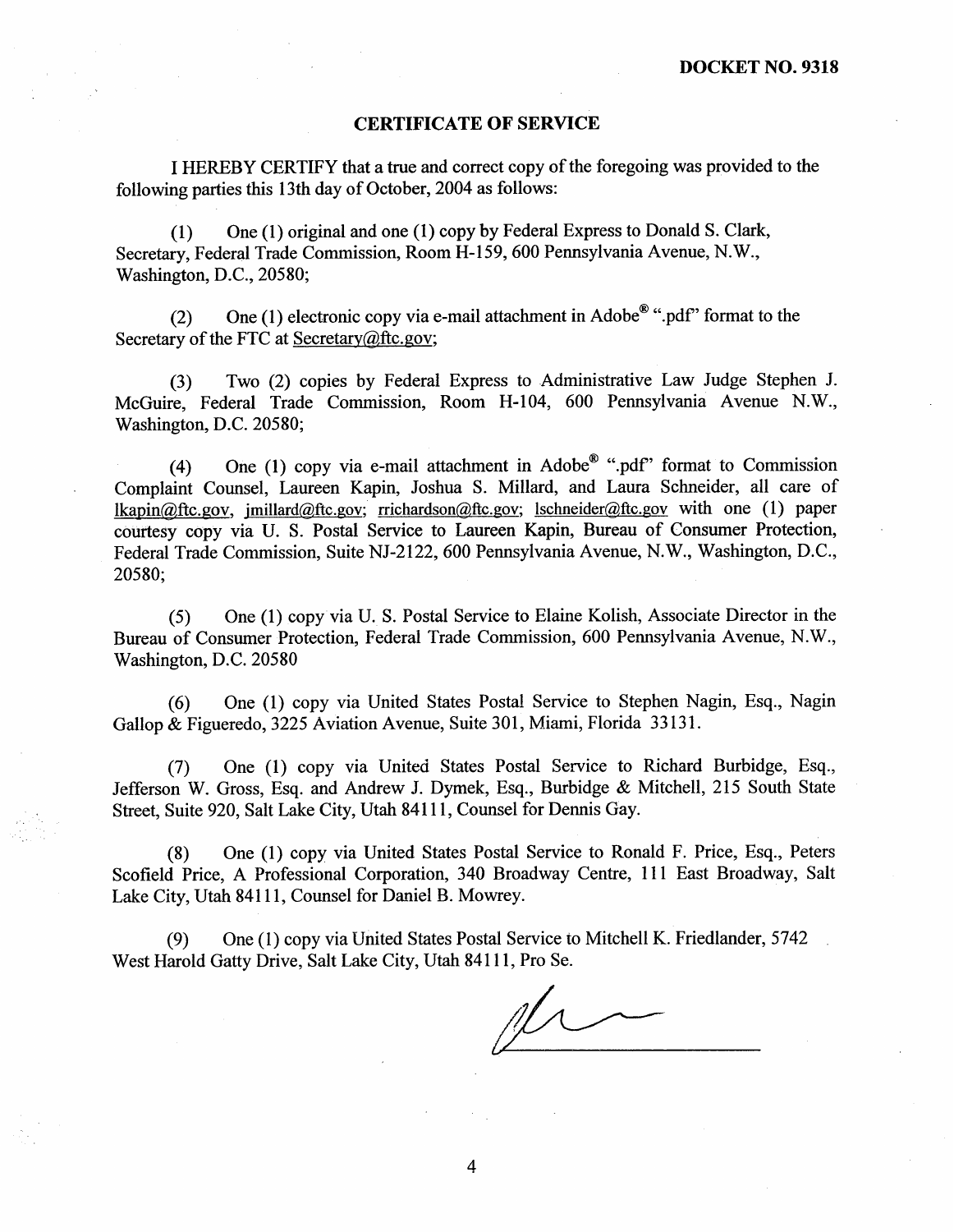## CERTIFICATION FOR ELECTRONIC FILING

 $\mathcal{I}$ 

I HEREBY CERTIFY that the electronie version of the foregoing is a true and correct copy of the original document being filed this same day of October 13, 2004 via Federal Express with the Office of the Secretary, Room H-159, Federal Trade Commission, 600 Pennsylvania Avenue, N.W., Washington, D.C. 20580.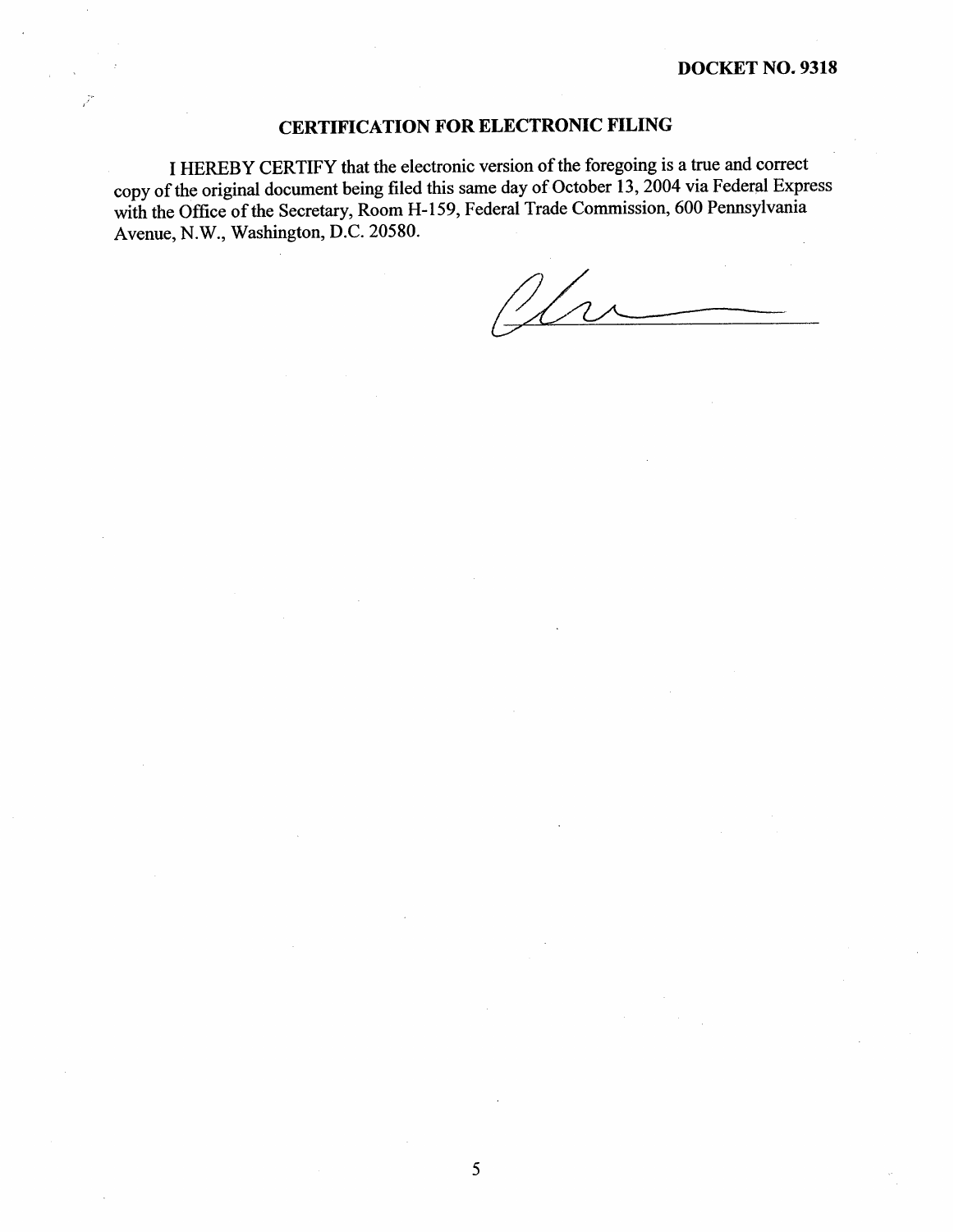## : Y'i' I '" ' )f)J1 j UNITED STATES OF AMERICA Uu; -..1 L "V-" BEFORE FEDERAL TRADE COMMISSION OFFICE OF ADMINISTRATIVE LAW JUDGES

RAL TRAUE COMMISSION  $\checkmark$ y", received docume **SECRETARY** 

| In the Matter of                         |
|------------------------------------------|
| BASIC RESEARCH, L.L.C,                   |
| A.G. WATERHOUSE, L.L.C.,                 |
| KLEIN-BECKER USA, L.L.C.,                |
| NUTRASPORT, L.L.C.,                      |
| SOVAGE DERMALOGIC LABORATORIES, L.L.C.,  |
| d/b/a BASIC RESEARCH, L.L.C.,            |
| OLD BASIC RESEARCH, L.L.C.,              |
| BASIC RESEARCH, A.G. WATERHOUSE,         |
| BAN, L.L.C.,                             |
| d/b/a KLEIN-BECKER USA, NUTRA SPORT, and |
| SOVAGE DERMALOGIC LABORATORIES,          |
| DENNIS GAY,                              |
| DANIEL B. MOWREY,                        |
| d/b/a AMERICAN PHYTOTHERAPY RESEARCH     |
| LABORATORY, and                          |
| MITCHELL K. FRIEDLANDER,                 |
|                                          |

DOCKET NO. 9318

Respondents.

# NOTICE OF FILING OF PROPOSED ORDER

Respondents Basic Research, LLC, A.G. Waterhouse, LLC, Klein-Becker USA, LLC, Nutrasport, LLC, Sövage Dermalogic Laboratories, LLC, Ban, LLC, Dennis Gay, Daniel B. Mowrey, Ph.D and Mitchell K. Friedlander (collectively "Respondents"), by and through counsel, hereby provides notice of filing its proposed Order to accompany its Request for Enlargement of Time to Provide Transcribed Testimony filed on October 13 , 2004.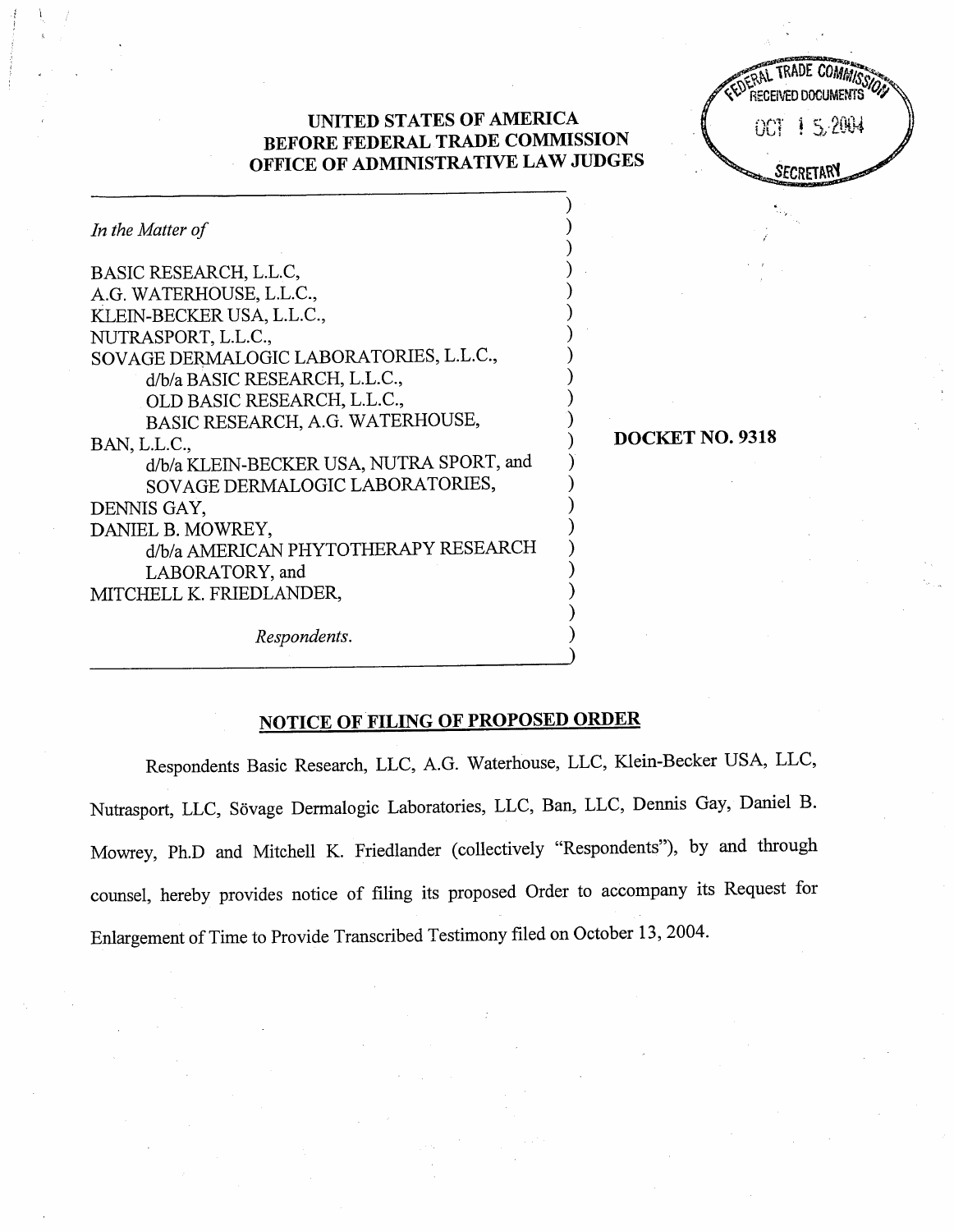Respectfully submitted

Jeffrey D. Feldman Gregory L. Hillyer Christopher P. Demetriades FeldmanGale, P. Miami Center, 19<sup>th</sup> Floor 201 South Biscayne Blvd. Miami, Florida 33131<br>Tel: (305) 358-5001 Tel: (305) 358-5001<br>Fax: (305) 358-3309  $(305)$  358-3309

Attorneys for Respondents Basic Research, LLC AG. Waterhouse, LLC, Klein-Becker USA, LLC Nutrasport, LLC, Sövage Dermalogic Laboratories, LLC and Ban, LLC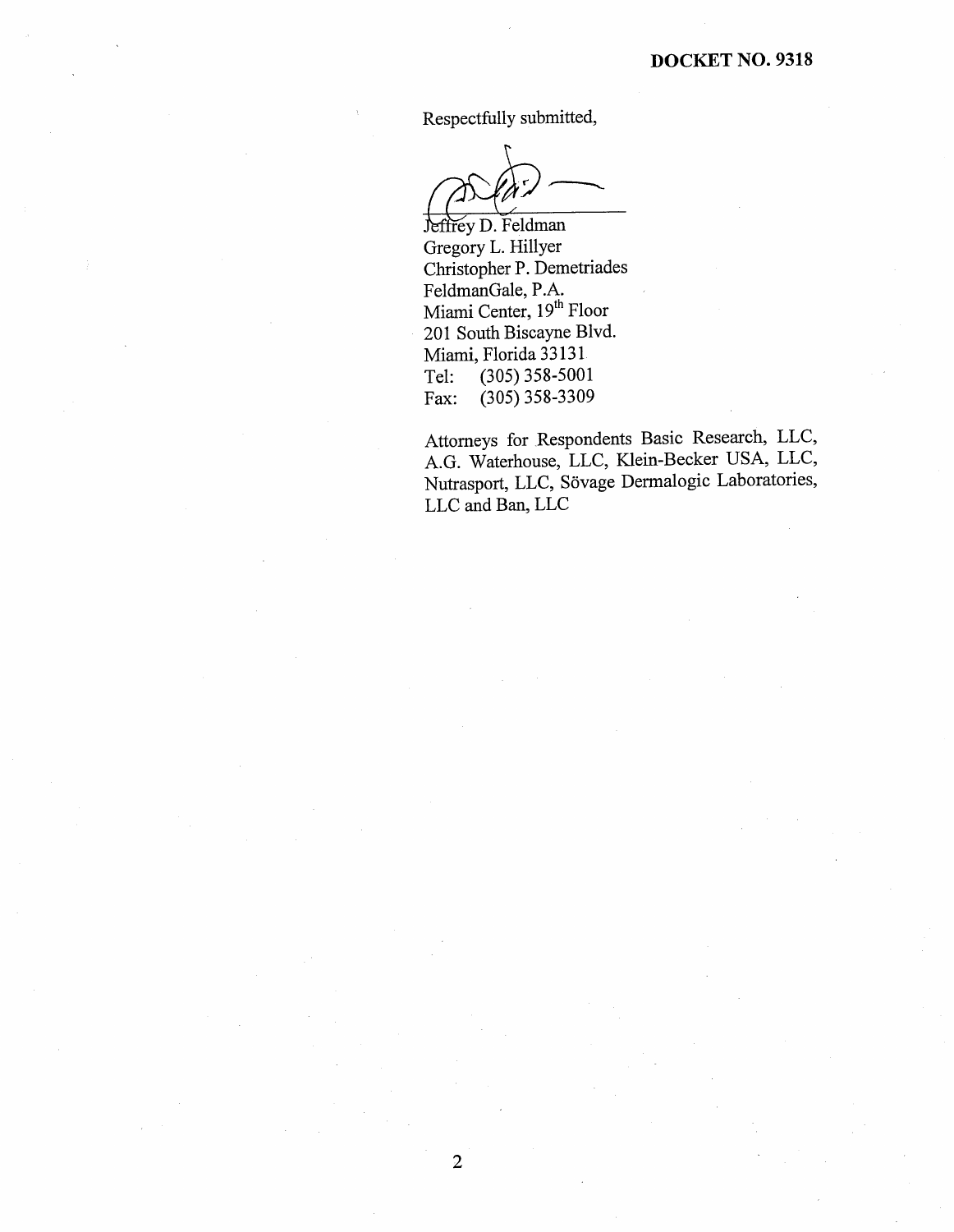#### CERTIFICATE OF SERVICE

I HEREBY CERTIFY that a true and correct copy of the foregoing Notice of Correction was provided to the following parties this 14th day of October, 2004 as follows:

(1) One (1) original and two (2) copy by Federal Express to Donald S. Clark Secretary, Federal Trade Commission, Room H-159, 600 Pennsylvania Avenue, N.W., Washington, D.C., 20580;

(2) One (1) electronic copy via e-mail attachment in Adobe<sup>®</sup> ".pdf" format to the Secretary of the FTC at Secretary $@$ ftc.gov;

(3) Two (2) copies by Federal Express to Administrative Law Judge Stcphen J. McGuire, Federal Trade Commission, Room H-104, 600 Pennsylvania Avenue N.W., Washington, D.C. 20580;

(4) One (1) copy via e-mail attachment in Adobe® ".pdf" format to Commission Complaint Counsel, Laureen Kapin, Joshua S. Millard, and Laura Schneider, all care of lkapin@ftc.gov, jmillard@ftc.gov; rrichardson@ftc.gov; lschneider@ftc.gov with one (1) paper courtesy copy via U. S. Postal Service to Laureen Kapin, Bureau of Consumer Protection Federal Trade Commission, Suite NJ-2122, 600 Pennsylvania Avenue, N.W., Washington, D.C., 20580;

(5) One (1) copy via U. S. Postal Service to Elaine Kolish, Associate Director in the Bureau of Consumer Protection, Federal Trade Commission, 600 Pennsylvania Avenue, N. Washington, D.C. 20580

(6) One (1) copy via United States Postal Service to Stephen Nagin, Esq. , Nagin Gallop & Figueredo, 3225 Aviation Avenue, Suite 301 , Miami, Florida 33131.

(7) One (1) copy via United States Postal Service to Richard Burbidge, Esq. Jefferson W. Gross, Esq. and Andrcw 1. Dymek, Esq., Burbidge & Mitchell, 215 South State Street, Suite 920, Salt Lake City, Utah 84111 , Counsel for Dennis Gay.

(8) One (1) copy via United States Postal Service to Ronald F. Price, Esq. , Peters Scofield Price, A Professional Corporation, 340 Broadway Centre, 111 East Broadway, Salt Lake City, Utah 84111, Counsel for Daniel B. Mowrey.

(9) One (1) copy via United States Postal Service to Mitchell K. Friedlander, 5742 West Harold Gatty Drive, Salt Lake City, Utah 84111 , Pro Se.

(PDK)

3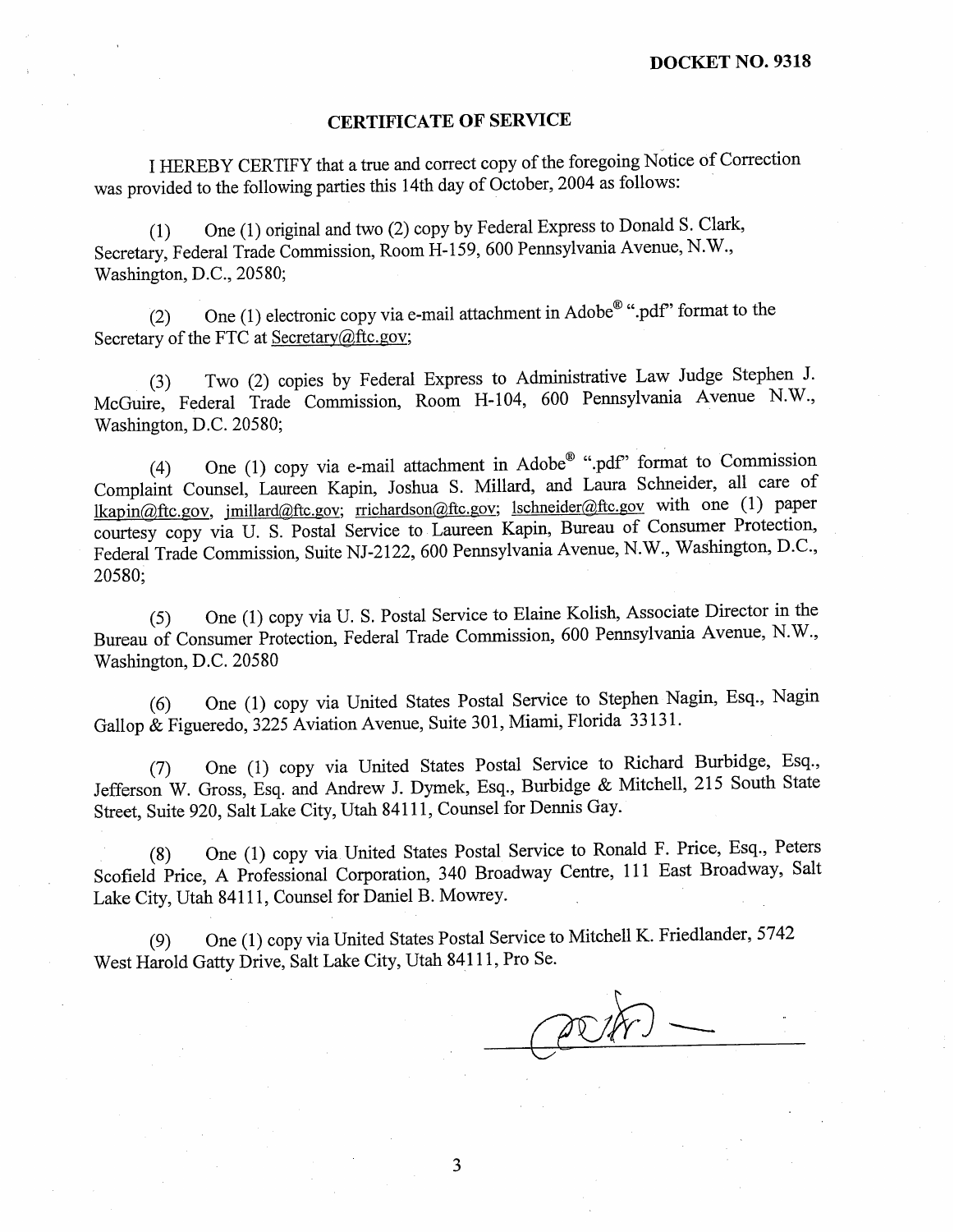# CERTIFICATION FOR ELECTRONIC FILING

I HEREBY CERTIFY that the electronic version of the foregoing is a true and correct copy of the original document being fied this same day of October 14, 2004 via Federal Express with the Office of the Secretary, Room H-159, Federal Trade Commission, 600 Pennsylvania Avenue, N.W., Washington, D.C. 20580.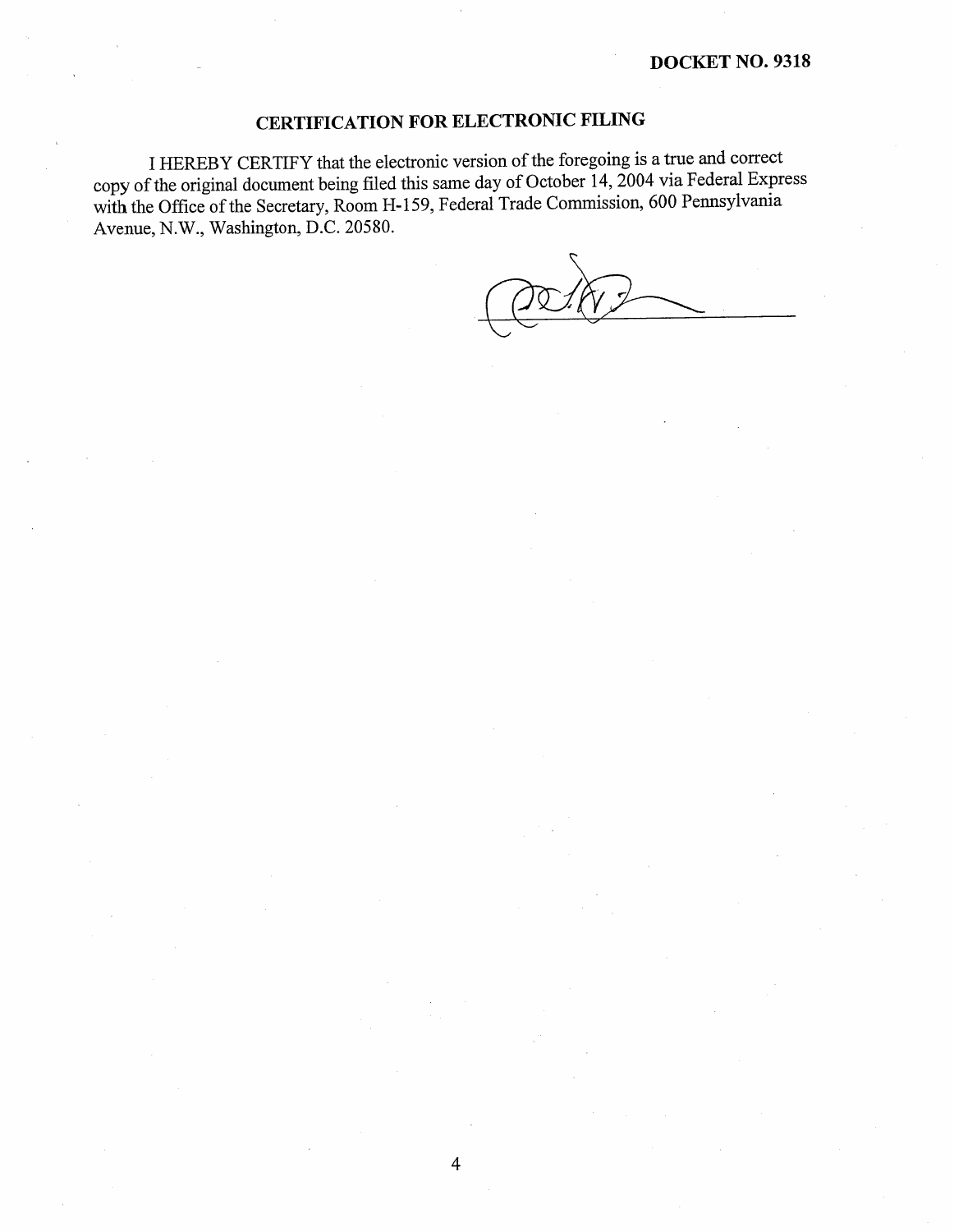## UNITED STATES OF AMERICA BEFORE FEDERAL TRADE COMMISSION OFFICE OF ADMINISTRATIVE LAW JUDGES

| In the Matter of                                                                                                                            |                 |
|---------------------------------------------------------------------------------------------------------------------------------------------|-----------------|
| BASIC RESEARCH, L.L.C,                                                                                                                      |                 |
| A.G. WATERHOUSE, L.L.C.,                                                                                                                    |                 |
| KLEIN-BECKER USA, L.L.C.,                                                                                                                   |                 |
| NUTRASPORT, L.L.C.,                                                                                                                         |                 |
| SOVAGE DERMALOGIC LABORATORIES, L.L.C.,<br>d/b/a BASIC RESEARCH, L.L.C.,<br>OLD BASIC RESEARCH, L.L.C.,<br>BASIC RESEARCH, A.G. WATERHOUSE, |                 |
| BAN, L.L.C.,<br>d/b/a KLEIN-BECKER USA, NUTRA SPORT, and<br>SOVAGE DERMALOGIC LABORATORIES,                                                 | DOCKET NO. 9318 |
| DENNIS GAY,                                                                                                                                 |                 |
| DANIEL B. MOWREY,<br>d/b/a AMERICAN PHYTOTHERAPY RESEARCH<br>LABORATORY, and                                                                |                 |
| MITCHELL K. FRIEDLANDER                                                                                                                     |                 |

## ORDER ON REQUEST FOR ENLARGEMENT OF TlME TO PROVIDE TRANSCRIBED TESTIMONY

THIS CAUSE came before the Administrative Law Judge for the Federal Trade Commission on Respondents' Request for Enlargement of Time ("Request for Enlargement") to provide transcribed testimony of their Expert Witnesses. Having carefully reviewed the Request for Enlargement and being otherwise fully advised in the premises, it is hereby